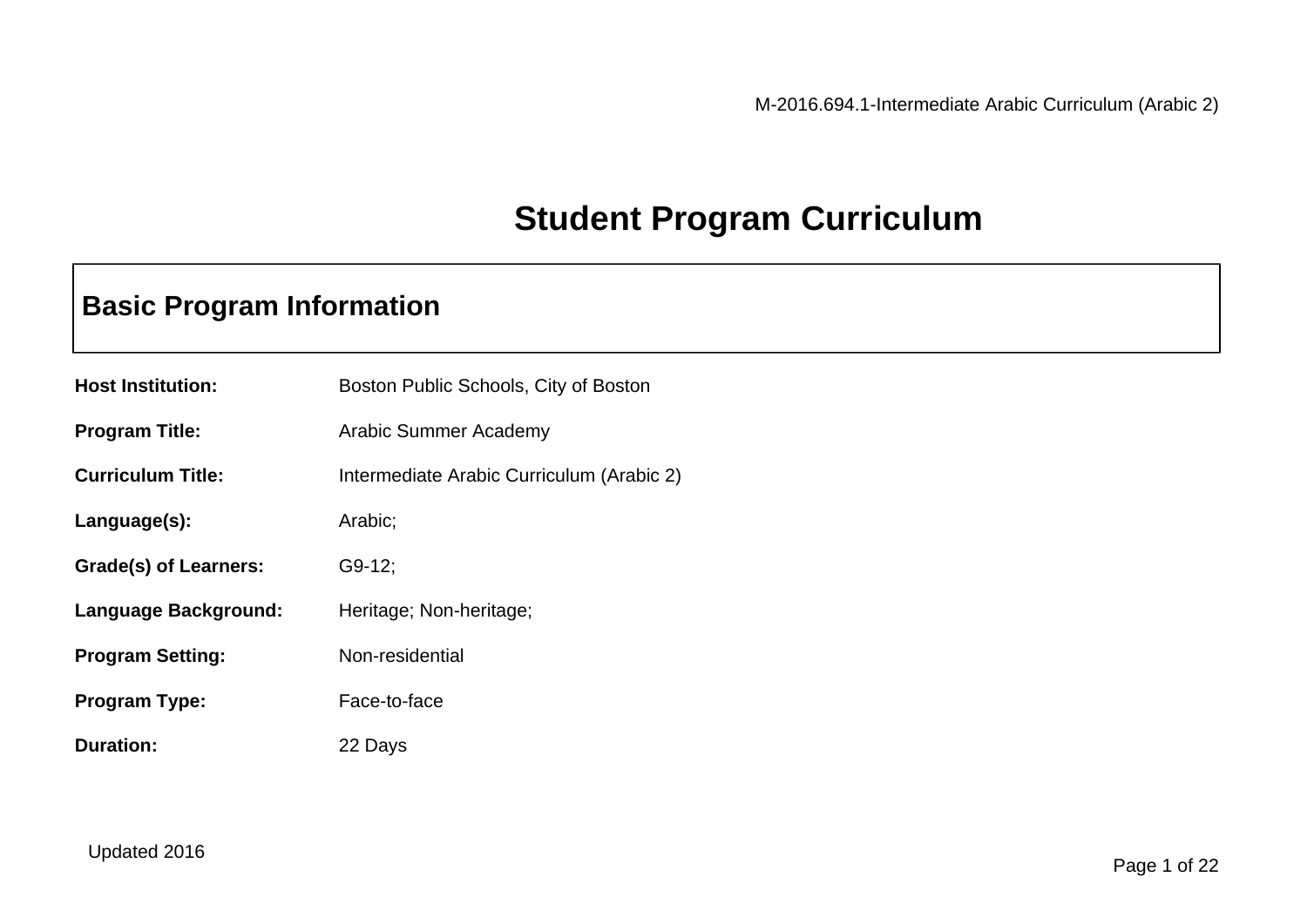**Contact Hours:** 143 Hours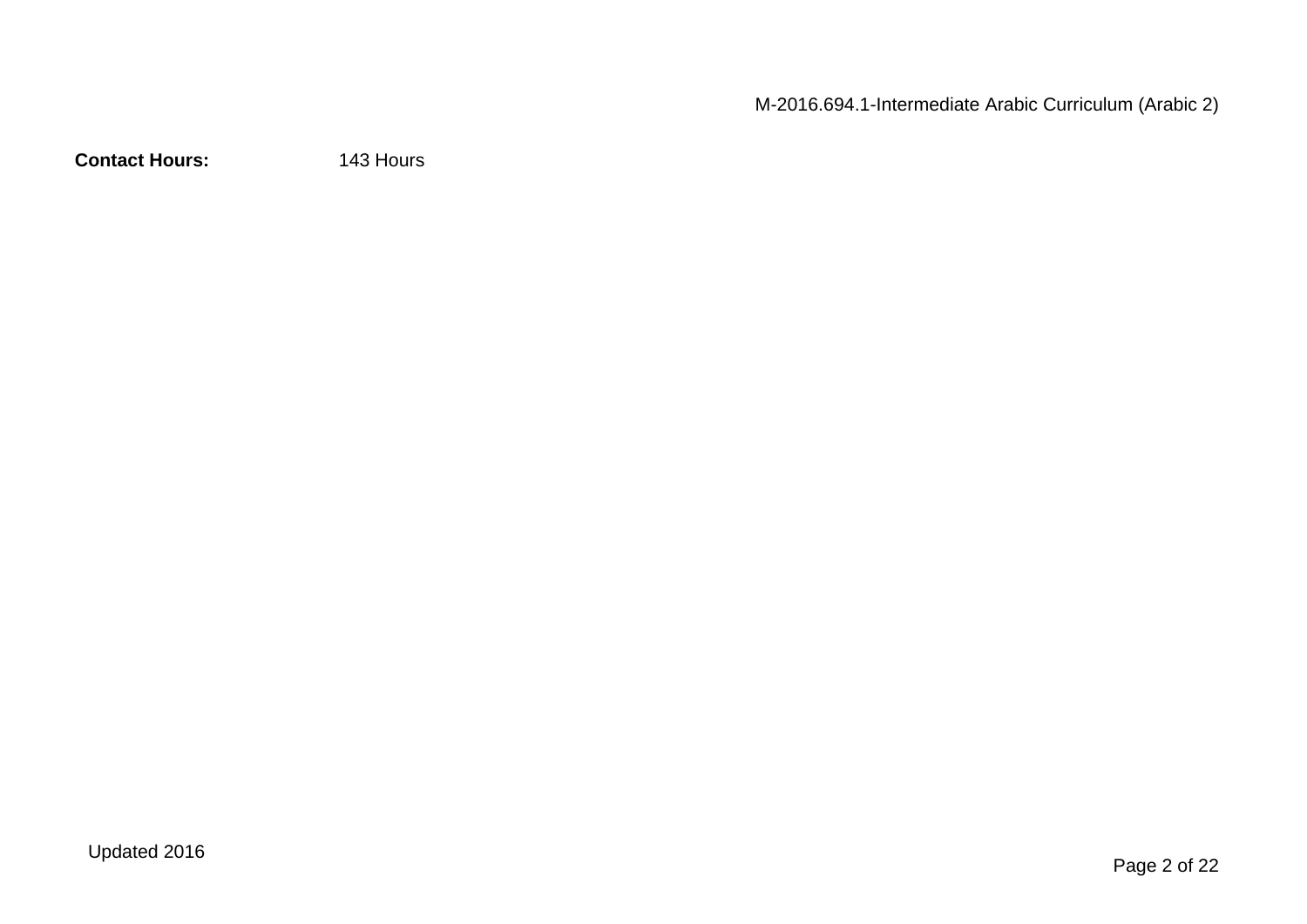# **STAGE 1: What will learners be able to do with what they know by the end of the program?**

#### **Target Proficiency/Target Performance**

#### **Target Proficiency Level (by end of program):**

Intermediate Range

#### **Target Performance Level(s) (during and by end of program):**

Novice Mid, Novice High, Intermediate low

#### **Program Overview and Theme**

The STARTALK Arabic Summer Academy provides students from Boston Public Schools and other area schools with an introduction to Arabic language and culture through a simulated visit to and exploration of a major Arab city. Students will learn to read, write and speak Arabic with the goal of communication: they will learn to read Arabic script in order to read signposts and menus; they will learn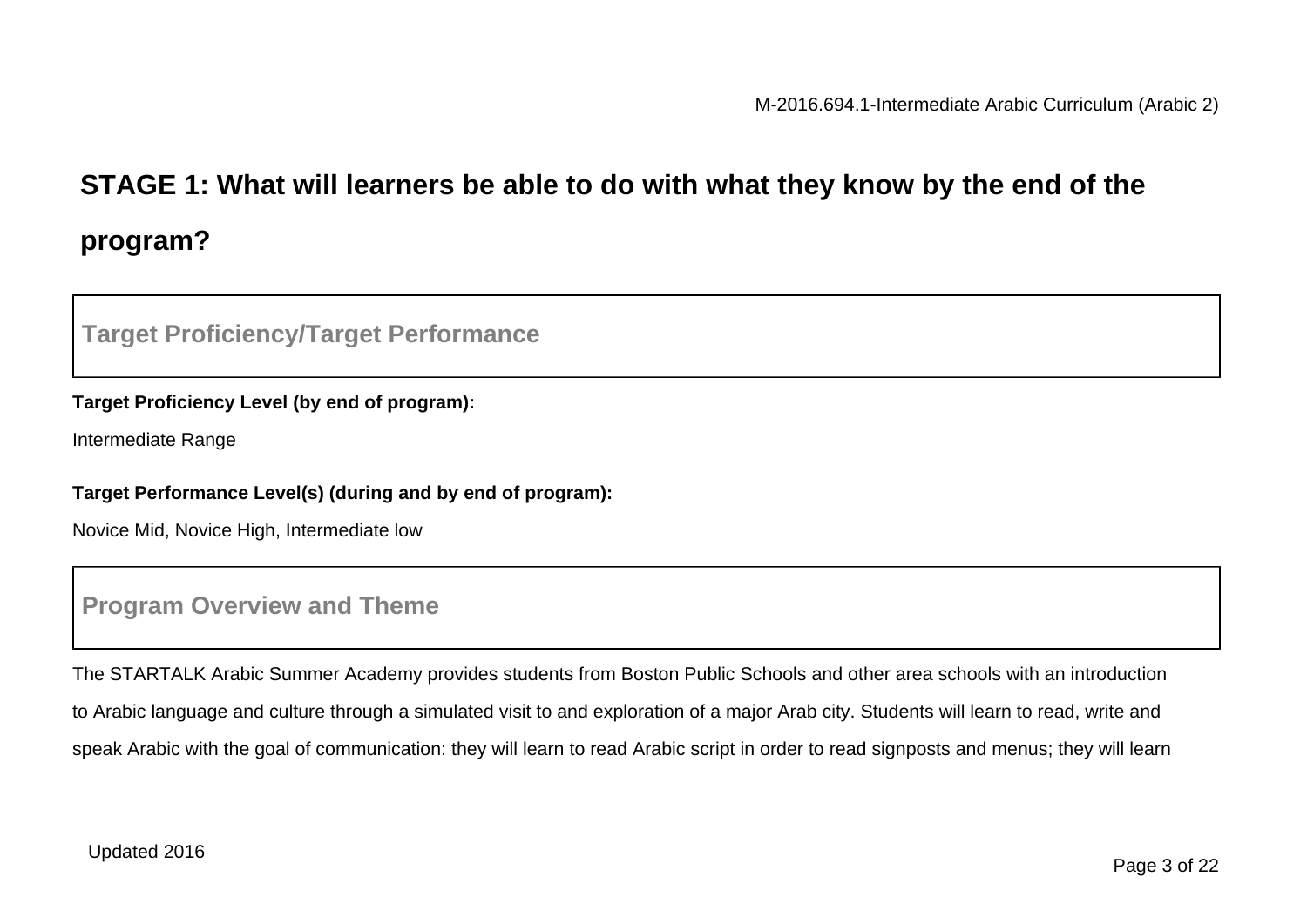how to greet strangers and interact politely with them; and they will be able to ask for directions and take a shopping trip, interacting with shopkeepers in Arabic. Through this exploration of the city, students will learn and experience Arabic in an authentic cultural context, encountering and analyzing the real, every-day products and practices of Arab cities. Students will study features of Arab city design and Islamic architecture, in preparation for a field trip to a Boston mosque where they will connect with local Arab and Muslim communities. Exploring and describing another city will grant students the opportunity to look closely at life in their own city: they will be able to describe their own daily routines, making simple comparisons between their life and that of an urban Arab teenager. The communicative and cultural aspects of the theme will guide all of the classes and activity clubs that students participate in throughout the summer. All students will learn to communicate through the presentational, interpretive, and interpersonal modes in a variety of straightforward situations that would take place while visiting an Arab city. Students' interaction with language and culture through the STARTALK Arabic Summer Academy will equip them to communicate with sympathetic native speakers of the language, and for further study of the language in the US and abroad. Note on heritage learners: The portion of our students who are heritage learners (usually around 20%) will be able to take an active part in lessons that are differentiated according to their backgrounds. At times when the material that is presented is familiar to heritage learners (as is often the case with the alphabet) heritage learners will review their knowledge and then take part in other enrichment tasks. At other times, lessons will be flexible enough to encourage students to push themselves to the level that will challenge them. Furthermore, teachers will take advantage of heritage learners' experience to benefit the class as a whole. Asking these students to share their own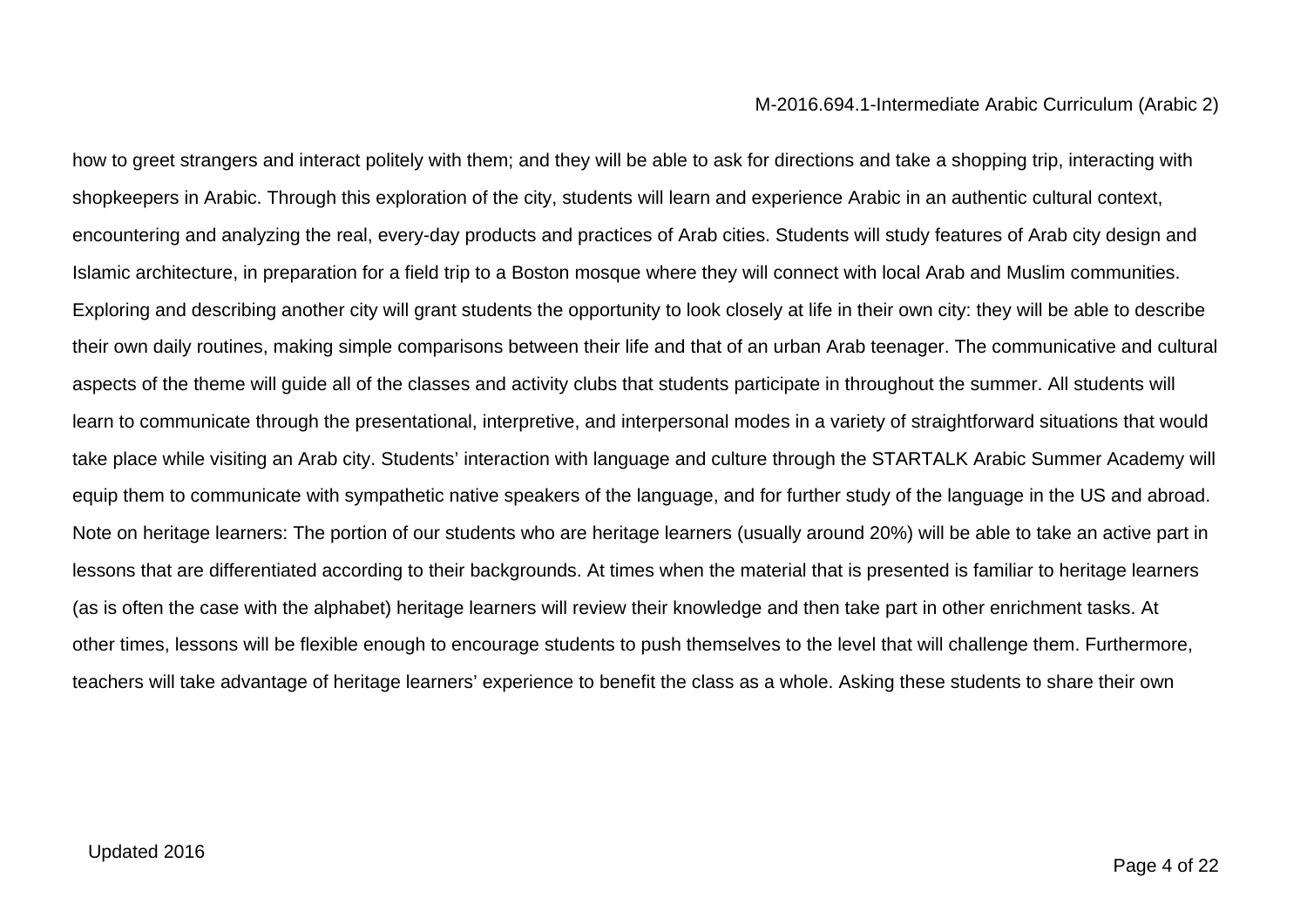knowledge and personal experience with their classmates will provide another basis for comparison within the various communities of the Arab world as a whole.

| <b>Learning Goals</b>                                                                                                                                                                                                          |                                                                                                                            |  |  |
|--------------------------------------------------------------------------------------------------------------------------------------------------------------------------------------------------------------------------------|----------------------------------------------------------------------------------------------------------------------------|--|--|
| <b>NCSSFL-ACTFL Global Can-Do Benchmarks</b><br>Be sure to label the mode and proficiency level of each statement.                                                                                                             | <b>Program Can-Do Statements or</b><br><b>NCSSFL-ACTFL Can-Do Statements</b>                                               |  |  |
| <b>Interpersonal Communication</b>                                                                                                                                                                                             |                                                                                                                            |  |  |
| (Intermediate Low: I can participate in conversations on a number<br>of familiar topics using simple sentences. I can handle short<br>social interactions in everyday situations by asking and answering<br>simple questions.) | 1. I can have a simple conversation on activities in my daily life as<br>a high school student in Boston                   |  |  |
|                                                                                                                                                                                                                                | 2. I can express my reactions and emotions to my classmates<br>when they share rough drafts of their final writing project |  |  |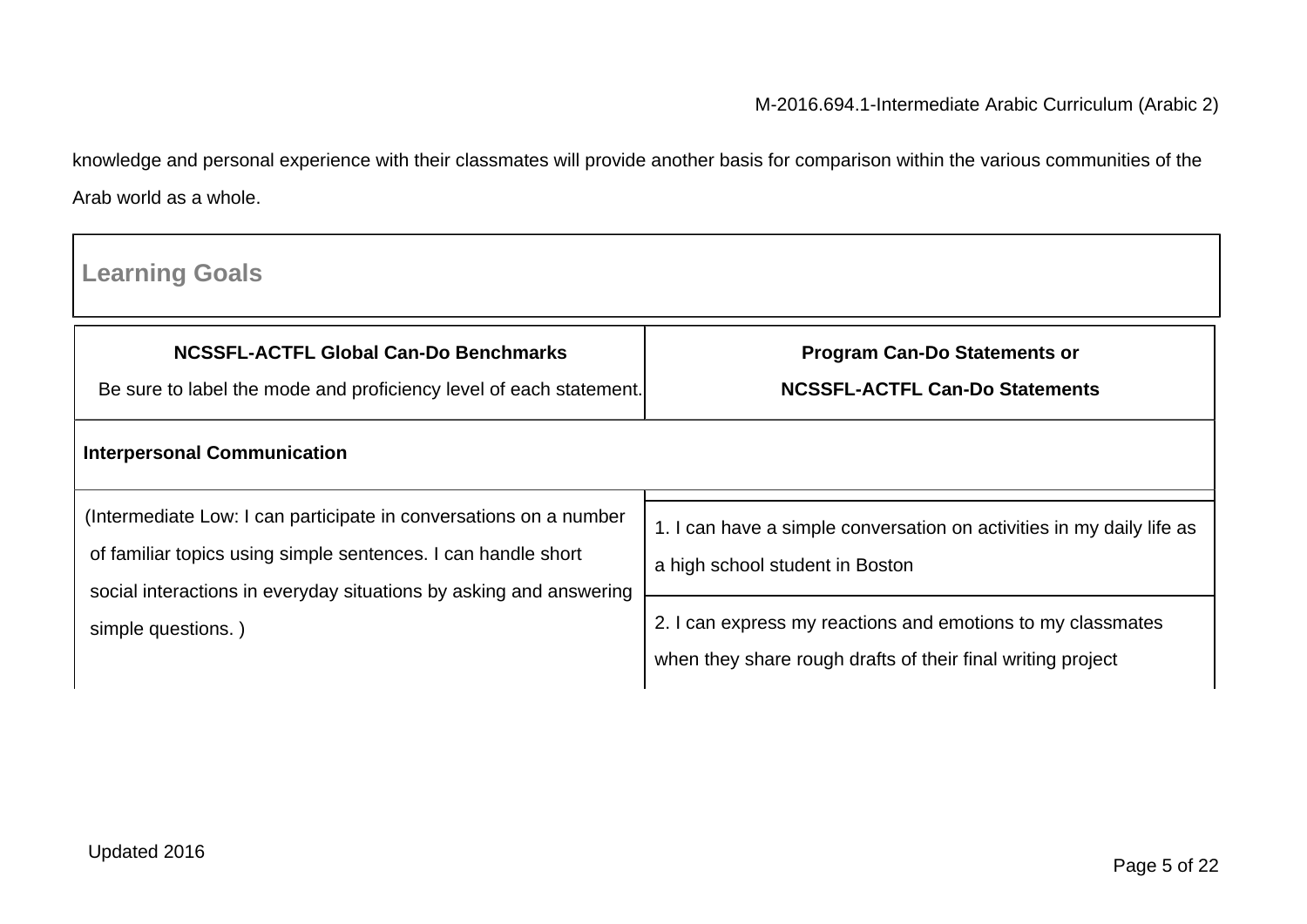|                                                                                                                                                                                                  | 3. I can ask questions and seek more information from Arabic 1<br>customers during our ASA souq (market) simulation            |  |
|--------------------------------------------------------------------------------------------------------------------------------------------------------------------------------------------------|--------------------------------------------------------------------------------------------------------------------------------|--|
| <b>Interpretive Listening</b>                                                                                                                                                                    |                                                                                                                                |  |
| (Intermediate Low: I can understand the main idea in short, simple<br>messages and presentations on familiar topics. I can understand<br>the main idea of simple conversations that I overhear.) | 4. I can understand simple stories about Arab teenagers' daily life<br>in a big city.                                          |  |
|                                                                                                                                                                                                  | 5. I can understand directions or instructions navigating around my<br>city and an Arab city                                   |  |
|                                                                                                                                                                                                  | 6. I can understand the directions about how to set-up our ASA<br>soug (market) and the goals of playing the market simulation |  |
| <b>Interpretive Reading</b>                                                                                                                                                                      |                                                                                                                                |  |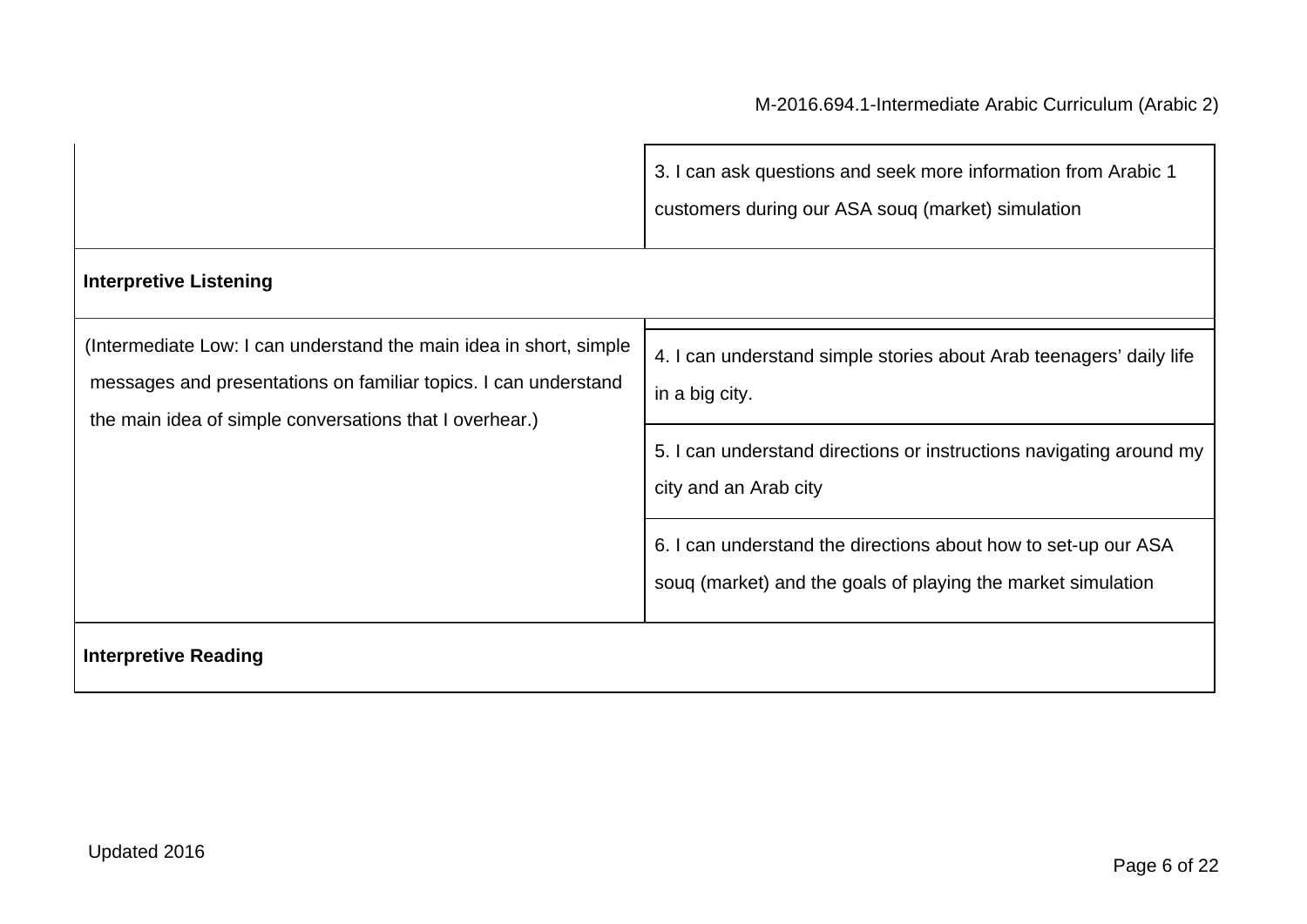| (Intermediate Low: I can understand the main idea of short and<br>simple texts when the topic is familiar.)  | 7. I can understand a letter written to me by another student<br>inquiring about life in my city                                         |  |
|--------------------------------------------------------------------------------------------------------------|------------------------------------------------------------------------------------------------------------------------------------------|--|
|                                                                                                              | 8. I can interpret the signs and directions posted by our fellow<br>students around our academy that we have set up like an Arab<br>city |  |
|                                                                                                              | 9. I can understand some information a short story about the daily<br>life of high schoolers in an Arab city                             |  |
| <b>Presentational Speaking</b>                                                                               |                                                                                                                                          |  |
| (Intermediate Low: I can present information on most familiar<br>topics using a series of simple sentences.) | 10. I can describe the items for sale in my shop to Arabic 1<br>customers during our ASA soug (market) simulation                        |  |
|                                                                                                              | 11. I can present a short skit about getting lost and politely asking<br>for directions in a major Arab city                             |  |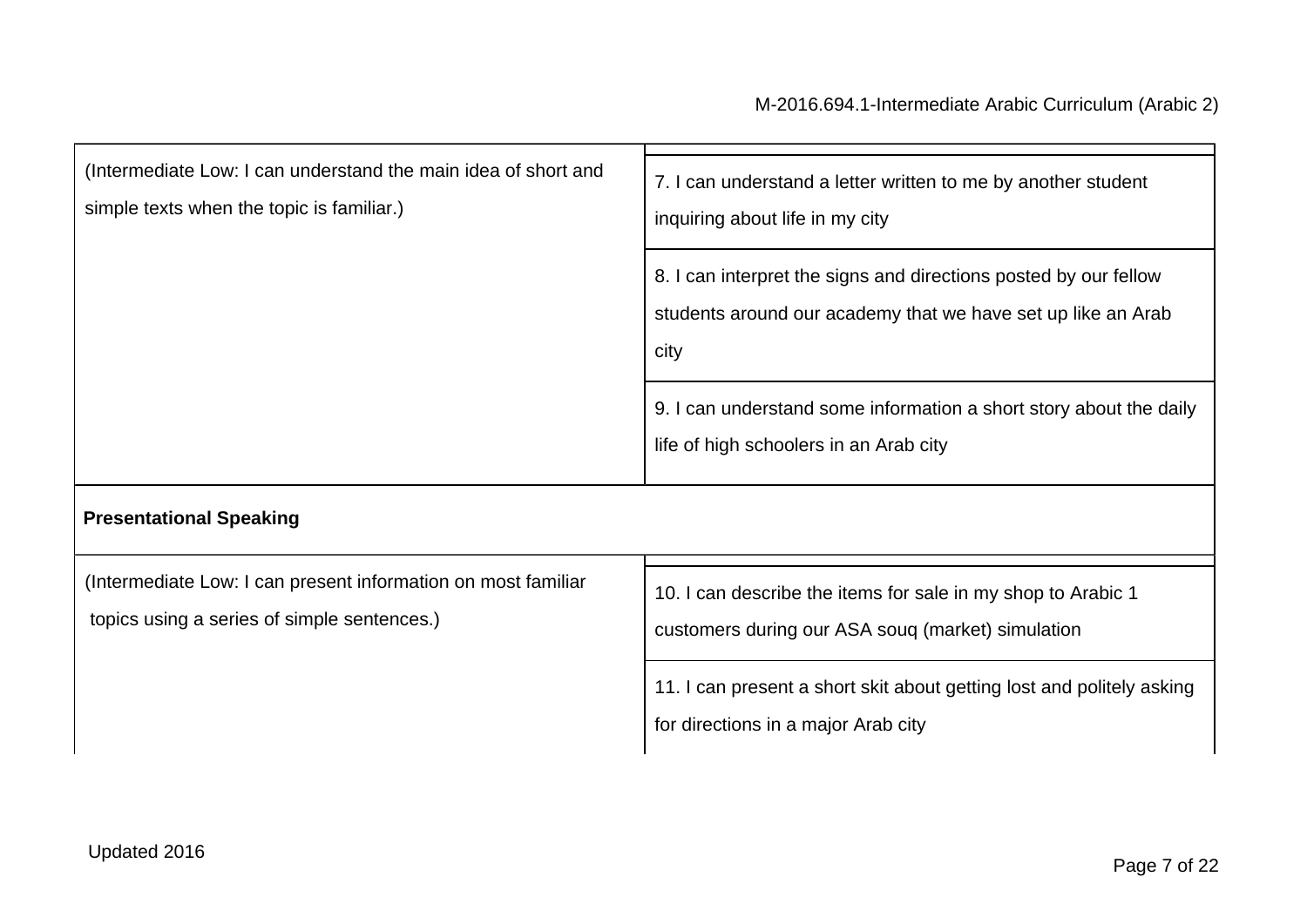|                                                                                                                                   | 12. I can express my thoughts and give feedback about my<br>classmates' final writing project                                                                                                                                                                        |
|-----------------------------------------------------------------------------------------------------------------------------------|----------------------------------------------------------------------------------------------------------------------------------------------------------------------------------------------------------------------------------------------------------------------|
| <b>Presentational Writing</b>                                                                                                     |                                                                                                                                                                                                                                                                      |
| (Intermediate Low: I can write briefly about most familiar topics<br>and present information using a series of simple sentences.) | 13. I can prepare materials (advertising posters, brochures, price<br>lists, inventory lists) about the products that I am selling in my<br>shop leading up to our ASA souq (market) simulation<br>14. I can compare my life as an American high school student with |
|                                                                                                                                   | that of a typical urban Arab high school student in my final writing<br>project                                                                                                                                                                                      |
|                                                                                                                                   | 15. I can write questions to obtain and clarify information from my<br>classmates when writing on the "Facebook" page                                                                                                                                                |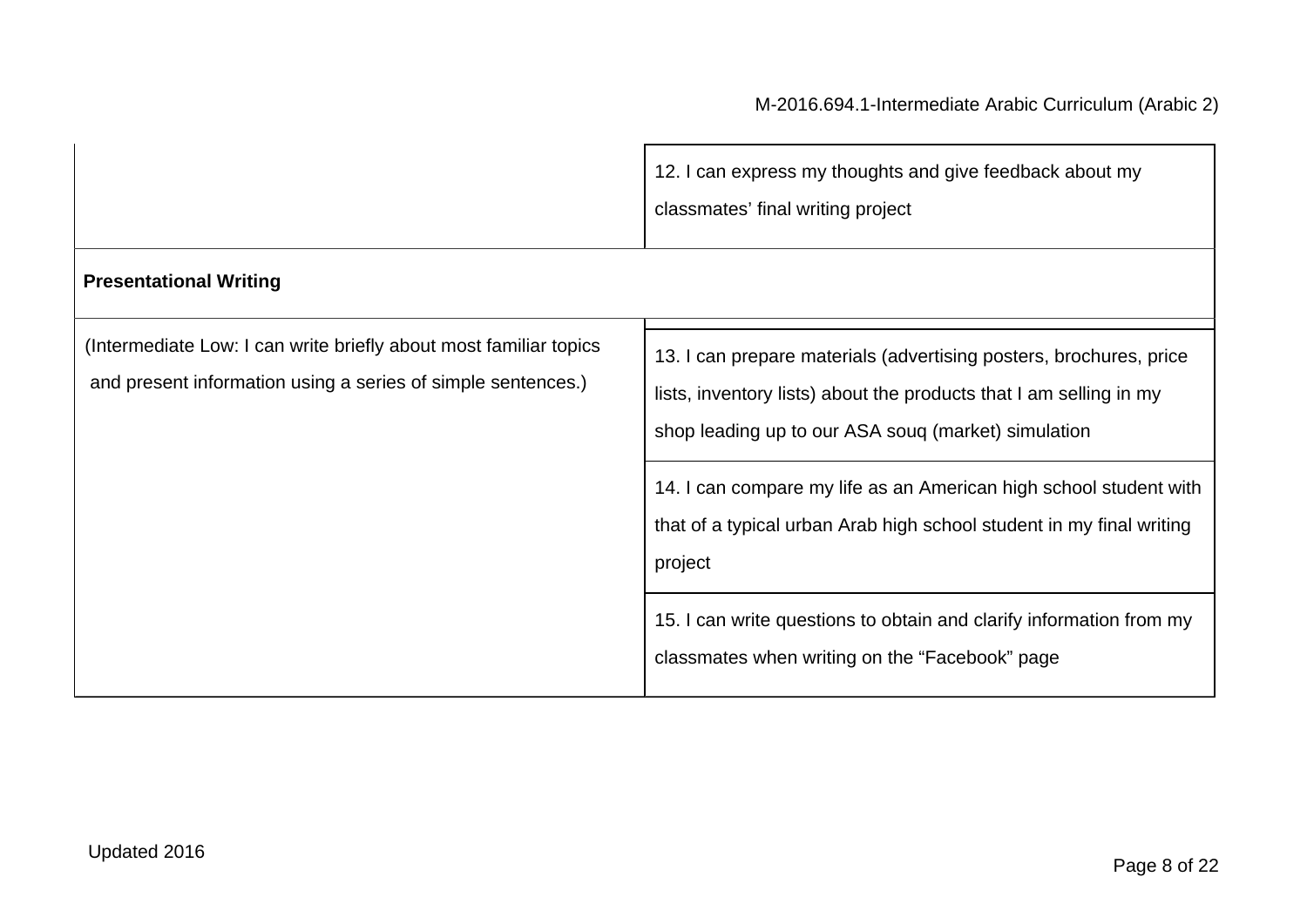# **STAGE 2: How will learners demonstrate what they can do with what they know by the end of the program?**

| <b>Summative Performance Assessment</b>                                                                                     |                                                                                                                                               |                                                                                                                                                                                                                             |  |
|-----------------------------------------------------------------------------------------------------------------------------|-----------------------------------------------------------------------------------------------------------------------------------------------|-----------------------------------------------------------------------------------------------------------------------------------------------------------------------------------------------------------------------------|--|
| <b>INTERPRETIVE TASK</b>                                                                                                    | <b>INTERPERSONAL TASK</b>                                                                                                                     | <b>PRESENTATIONAL TASK</b>                                                                                                                                                                                                  |  |
| Learners understand, interpret,<br>and analyze what is heard, read,<br>or viewed on a variety of topics.                    | Learners interact and negotiate<br>meaning in spoken, or written<br>conversations to share information,<br>reactions, feelings, and opinions. | Learners present information, concepts,<br>and ideas to inform, explain, persuade,<br>and narrate on a variety of topics using<br>appropriate media and adapting to various<br>audiences of listeners, readers, or viewers. |  |
| Students will listen to multi-step<br>directions within the school building (set)<br>up as a city) and be assessed on their | In small groups, students will play the<br>role of shopkeepers at our ASA soug<br>(market). Students compete with other                       | Students will write a functional, multi-<br>paragraph narrative to compare their<br>daily activities in Boston with those                                                                                                   |  |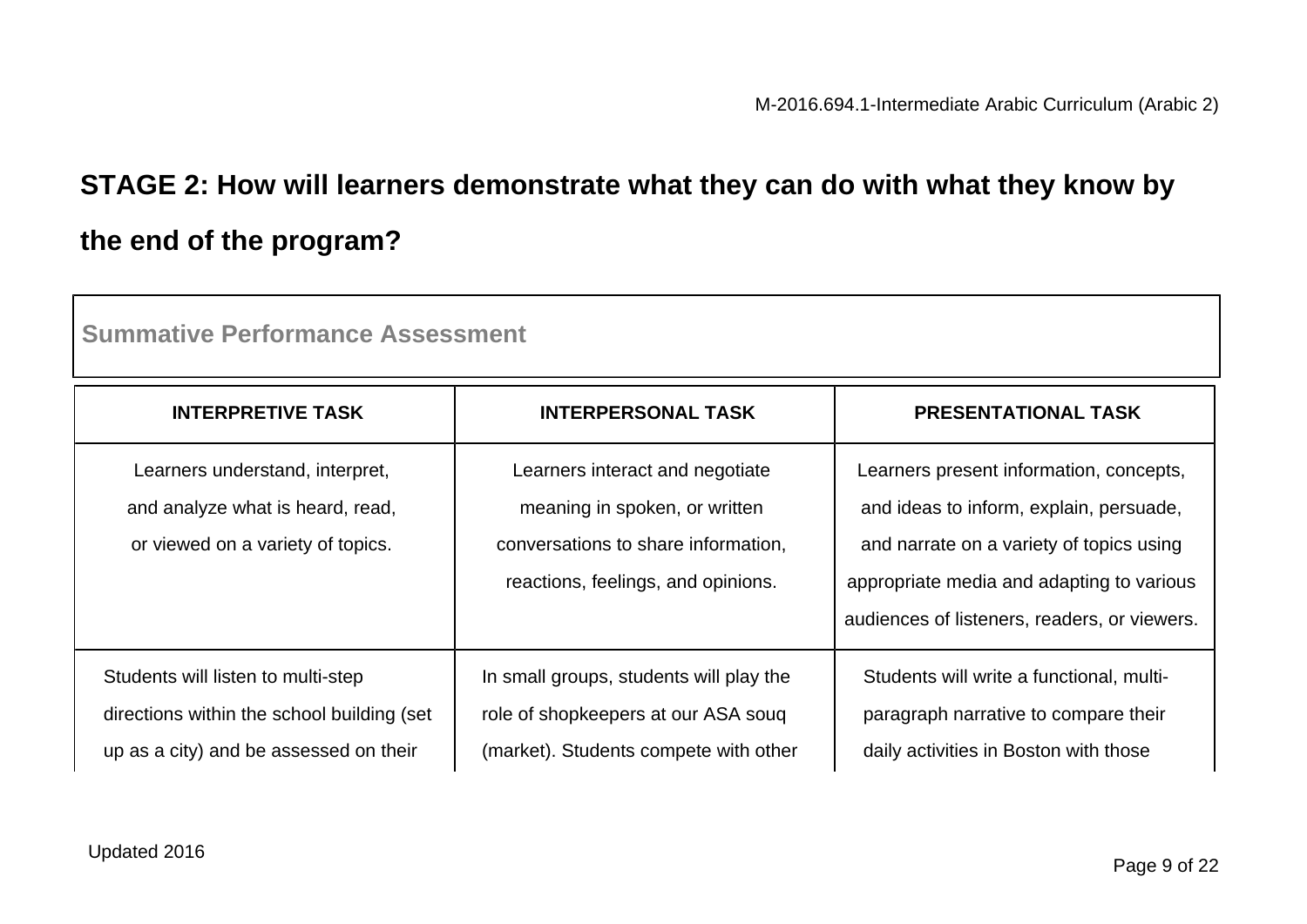| ability to follow directions and modes of   | shopkeepers to try and earn the most     | of a teenager living in an Arab city (in  |
|---------------------------------------------|------------------------------------------|-------------------------------------------|
| transportation accurately for both the city | money for their products. In doing so,   | the form of a letter to a pen pal, a city |
| of Boston and a major city in the Arab      | students must be able to describe their  | tour guide for an Arab friend, or a dual  |
| World.                                      | products as well as ask and answer their | narrative book)                           |
|                                             | customers' questions about what is being |                                           |
|                                             | sold.                                    |                                           |
|                                             |                                          |                                           |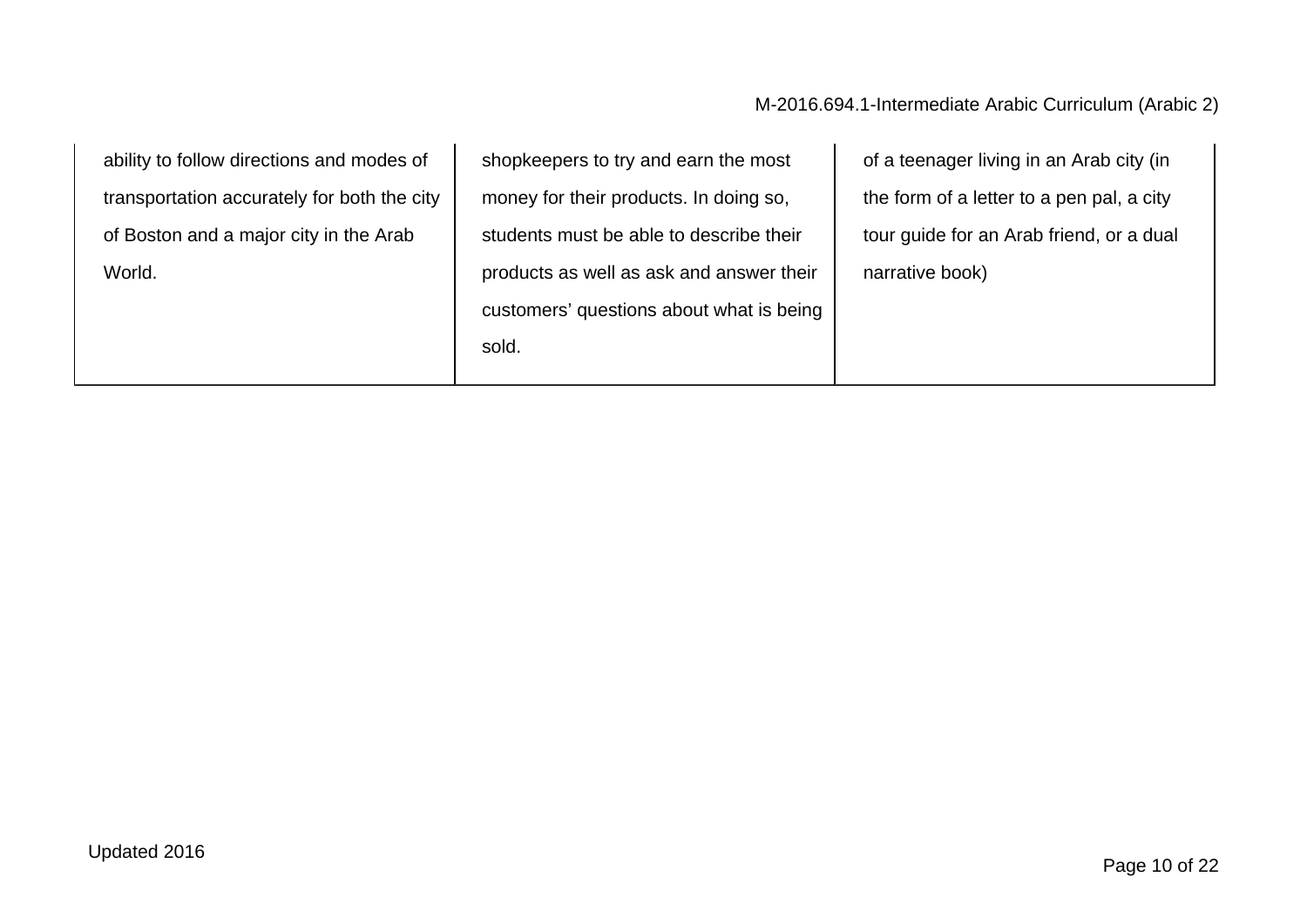# **STAGE 3: What will prepare learners to demonstrate what they can do with what they know?**

| No. | <b>Program Can-Do</b>          | Language, Culture, Content           | <b>Major Learning</b>                  |
|-----|--------------------------------|--------------------------------------|----------------------------------------|
|     | <b>Statements NCSSFL-</b>      | Learners need to useList the         | <b>Experiences &amp; Evidence</b>      |
|     | <b>ACTFL Can-Do Statements</b> | language chunks, vocabulary,         | Learners will experience &             |
|     | Learners canThese Can-Dos are  | grammatical structures, cultural     | demonstrateDescribe the key learning   |
|     | from Stage 1 Learning Targets. | knowledge, and content information   | tasks/activities/formative assessments |
|     |                                | that learners need to accomplish the | that allow learners to demonstrate     |
|     |                                | stated Can-Dos listed in column 1.   | that they can meet the stated Can-Do.  |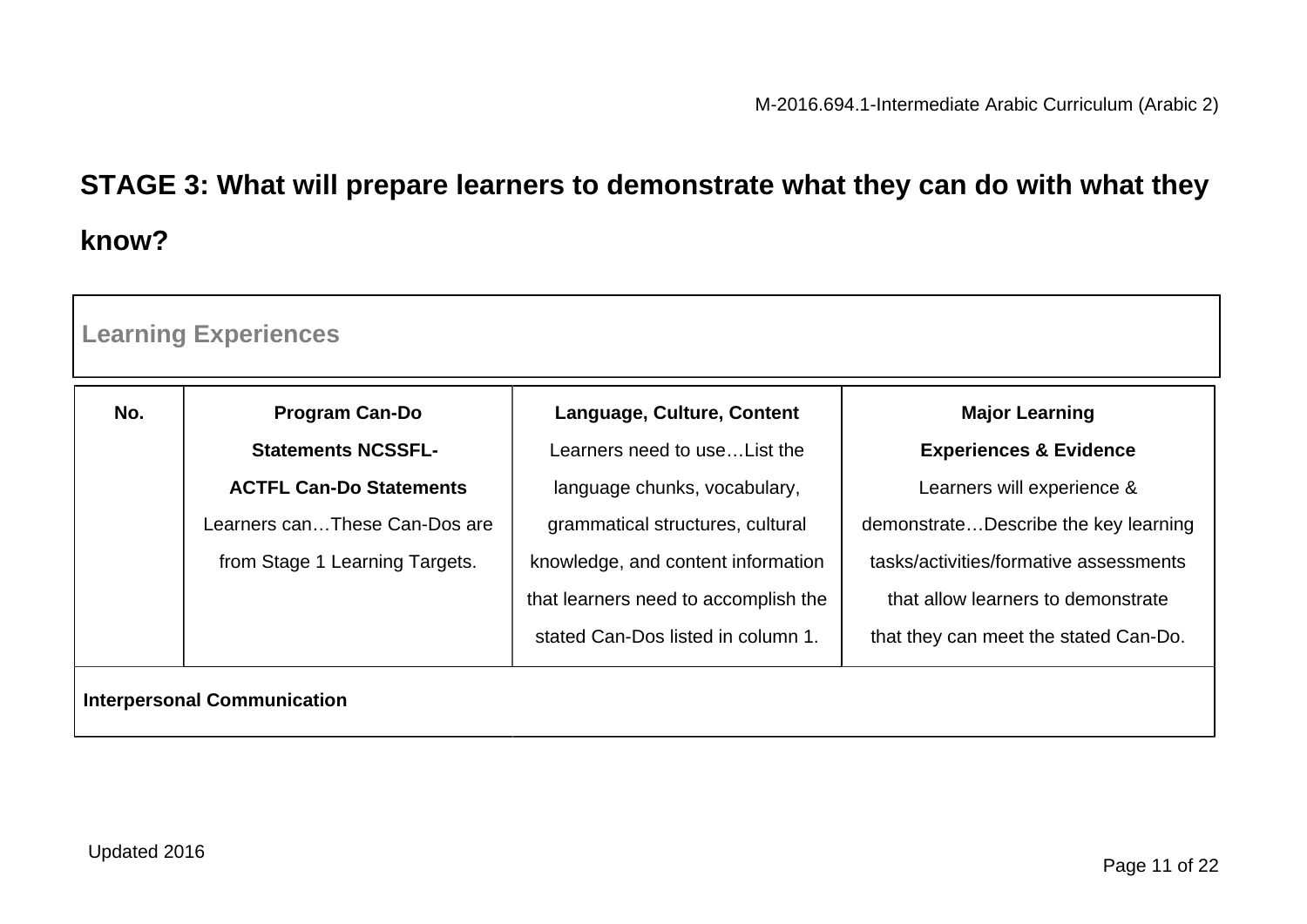| 1 | I can have a simple conversation on<br>activities in my daily life as a high<br>school student in Boston                    | - to go / to walk / to study /<br>to work / to live / to play / to<br>watch / to use / to ride / to run<br>- city / neighborhood / street -<br>school / class - bus / metro /<br>train - Use of nominal sentences,<br>verbal sentences, prepositions,<br>conjugation in the present tense,<br>use of the particle is and the jussive | Students interview each other about<br>their daily lives, asking and answering<br>questions. Students describe the daily<br>schedules of others that they know or<br>their friends                                                                |
|---|-----------------------------------------------------------------------------------------------------------------------------|--------------------------------------------------------------------------------------------------------------------------------------------------------------------------------------------------------------------------------------------------------------------------------------------------------------------------------------|---------------------------------------------------------------------------------------------------------------------------------------------------------------------------------------------------------------------------------------------------|
| 2 | can express my reactions and<br>emotions to my classmates when<br>they share rough drafts of their final<br>writing project | - good / not good - right / wrong -<br>I think that $\dots$ - I feel $\dots$ - clear /<br>unclear - use of negation to indicate<br>opinions - happy / sad / confused /<br>angry                                                                                                                                                      | Students will read each others' writing<br>drafts Students will use a graphic<br>organizer to construct their opinions<br>and feedback to their peers' writing<br>drafts Students will provide constructive<br>feedback about their peers' drafts |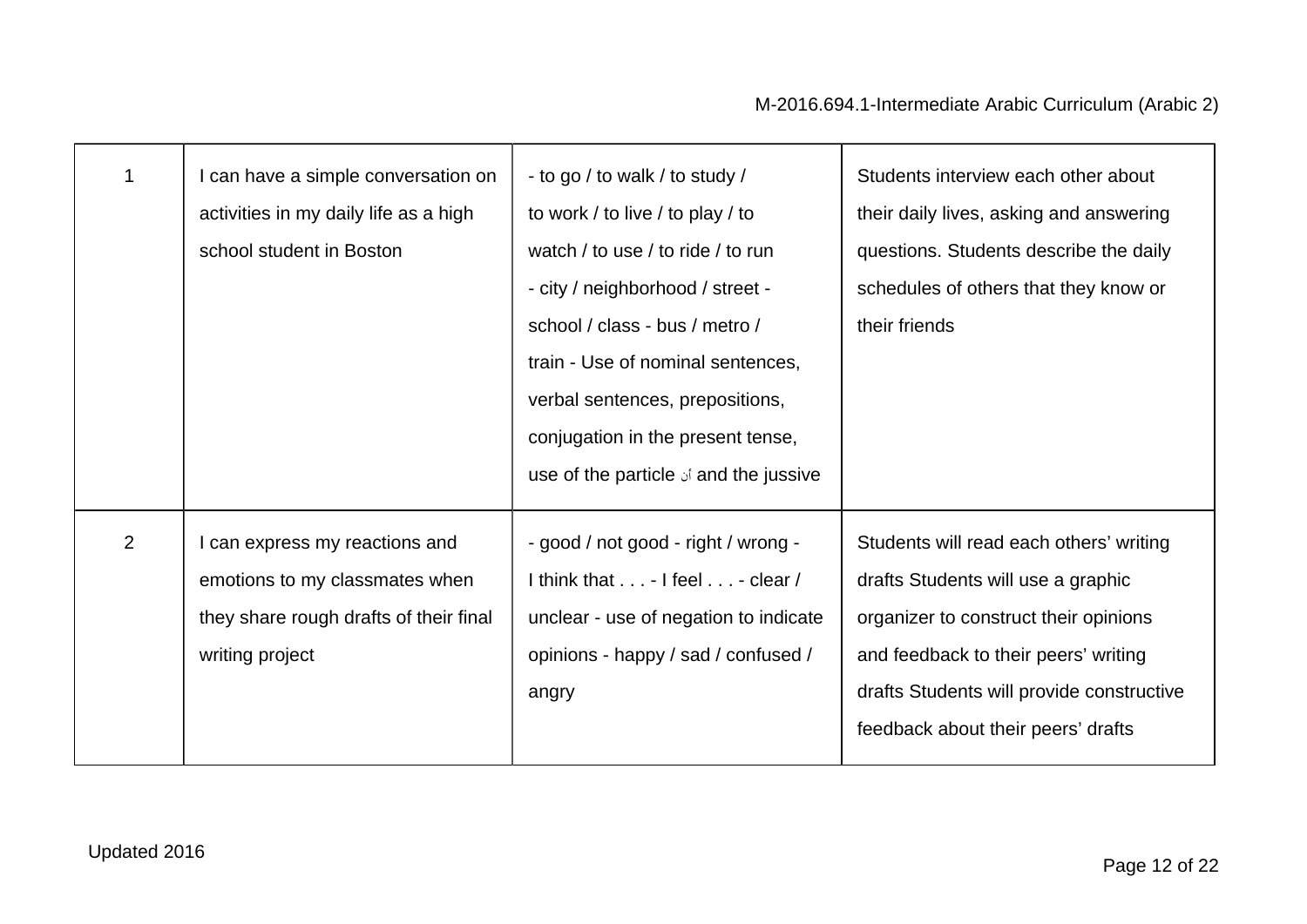┱

| 3                             | can ask questions and seek<br>more information from Arabic 1<br>customers during our ASA soug<br>(market) simulation | - Welcome! - Can I help you? -<br>Culturally appropriate phrases in<br>dialect that one would expect in<br>shopping situations (bless your | Level 2 students will act as shopkeepers<br>and seek to attract as many customers<br>(level 1 students) as possible to their<br>stores during the ASA souq (market) |
|-------------------------------|----------------------------------------------------------------------------------------------------------------------|--------------------------------------------------------------------------------------------------------------------------------------------|---------------------------------------------------------------------------------------------------------------------------------------------------------------------|
|                               |                                                                                                                      | hands / tislam idayk, on my eye /                                                                                                          | simulation Students will answer                                                                                                                                     |
|                               |                                                                                                                      | 'ala 'ayni) - Come back soon!                                                                                                              | customers' questions while also trying                                                                                                                              |
|                               |                                                                                                                      |                                                                                                                                            | to convince them of the product they are                                                                                                                            |
|                               |                                                                                                                      |                                                                                                                                            | selling                                                                                                                                                             |
| <b>Interpretive Listening</b> |                                                                                                                      |                                                                                                                                            |                                                                                                                                                                     |
| $\overline{4}$                | can understand simple stories                                                                                        | - to go / to return / to play / to eat /                                                                                                   | Students will watch short clips of                                                                                                                                  |
|                               | about Arab teenagers' daily life in a                                                                                | to study / to practice / to sleep / to                                                                                                     | Arab teenagers discussing their daily                                                                                                                               |
|                               | big city.                                                                                                            | spend time - Grammar: Students                                                                                                             | schedules Students will write schedules                                                                                                                             |
|                               |                                                                                                                      | will be able to conjugate in the                                                                                                           | of their own days Students will interview                                                                                                                           |
|                               |                                                                                                                      | present tense, use prepositions to                                                                                                         |                                                                                                                                                                     |

г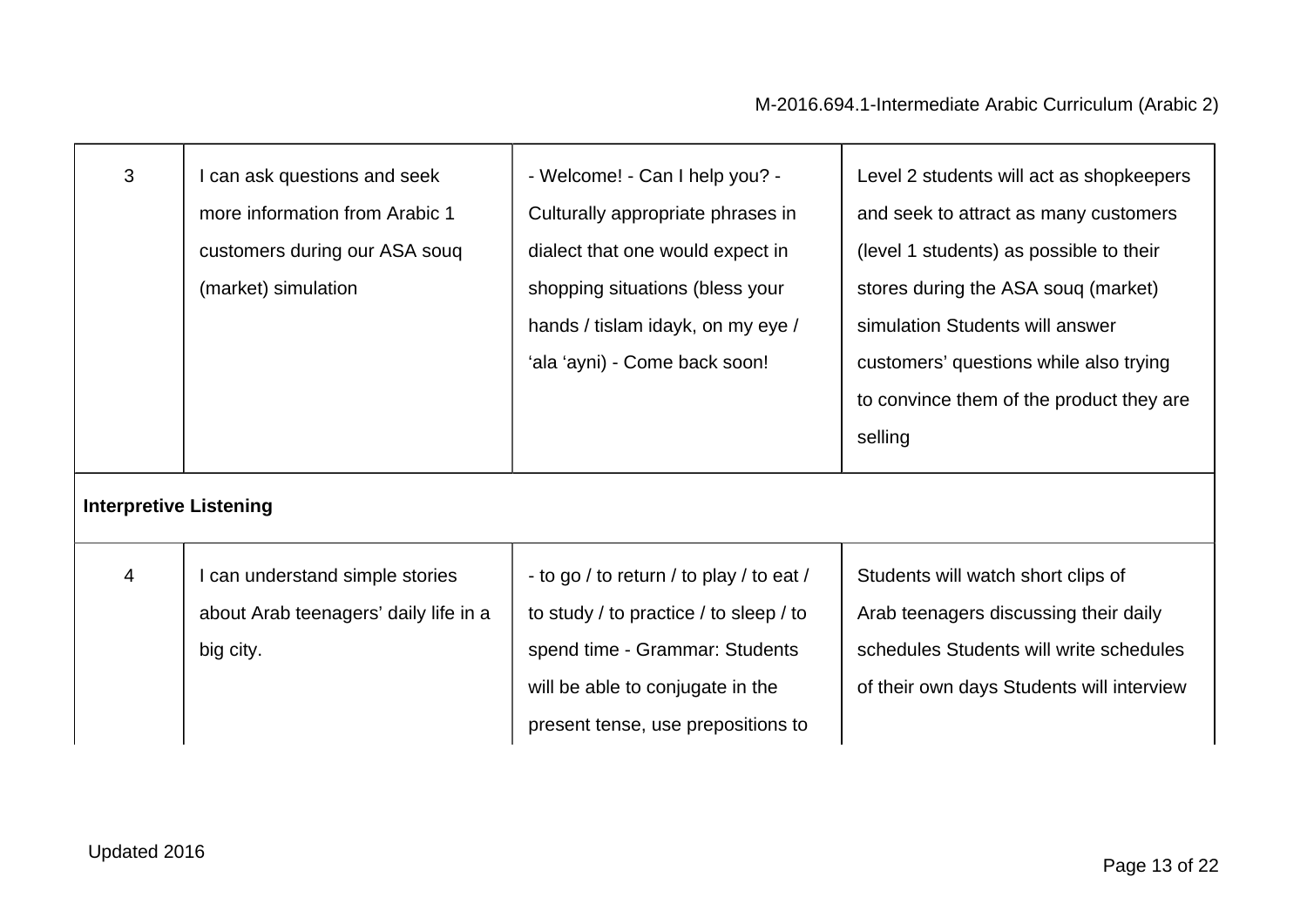|   |                                   | inform location, use and understand        | each other about specifics of their daily  |
|---|-----------------------------------|--------------------------------------------|--------------------------------------------|
|   |                                   | gender agreement with nouns                | schedules.                                 |
|   |                                   | and adjectives. - Comparing the            |                                            |
|   |                                   | differences and similarities in norms      |                                            |
|   |                                   | and routines between the Western           |                                            |
|   |                                   | world and the Arab world.                  |                                            |
| 5 | I can understand directions or    | - Students will learn the irregular        | Students will create their own maps of     |
|   | instructions navigating around my | plural patterns of high frequency          | their neighborhoods or famous places       |
|   | city and an Arab city             | nouns used in navigation activities        | in and around Boston. Students will        |
|   |                                   | - left / right / forward / stop - inside / | share their maps with each other to        |
|   |                                   | outside / north / south / east / west      | compare their understanding of their       |
|   |                                   | - Students will learn prepositions         | own city Students will be able to ask      |
|   |                                   | describe the location of cities and        | and answer questions about where           |
|   |                                   | places inside the cities                   | they live and where they want to travel    |
|   |                                   |                                            | Students will compare intercity travel and |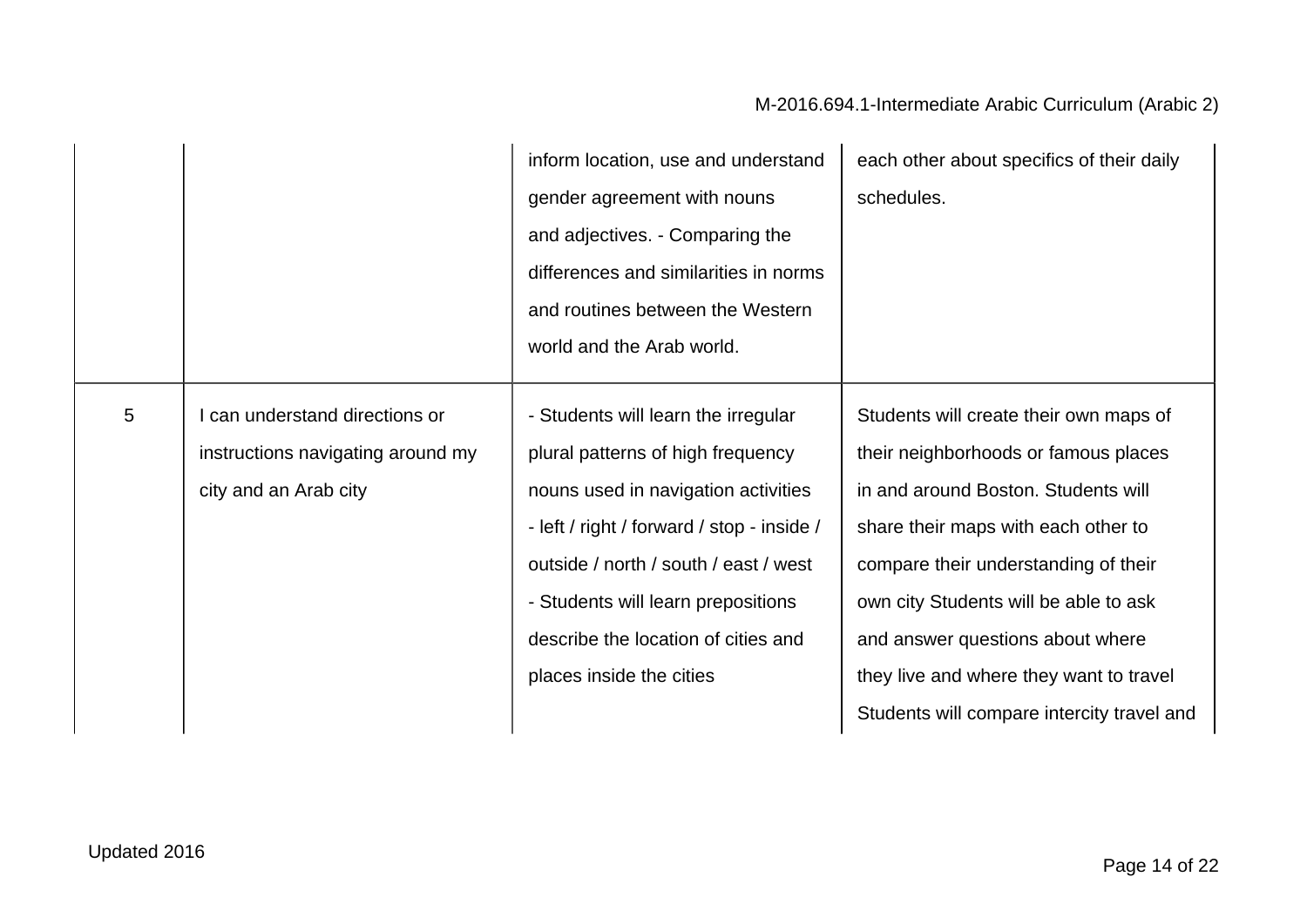|                             |                                                                                                                                   |                                                                                                                                                                             | transportation in Boston and the Arab<br>World                                                                                                                                                                                                                              |
|-----------------------------|-----------------------------------------------------------------------------------------------------------------------------------|-----------------------------------------------------------------------------------------------------------------------------------------------------------------------------|-----------------------------------------------------------------------------------------------------------------------------------------------------------------------------------------------------------------------------------------------------------------------------|
| 6                           | I can understand the directions<br>about how to set-up our ASA soug<br>(market) and the goals of playing<br>the market simulation | - Seller / buyer / customer -<br>Competition / winner / points / score<br>- Start / stop - Inside / Outside /<br>Covered - Crowded / Not Crowded                            | Students will watch short clips of markets<br>in the Arab world to listen for the different<br>parts and participants of a traditional<br>marketplace Students will follow simple<br>instructions for how to play the roles of<br>seller and buyer in our market simulation |
| <b>Interpretive Reading</b> |                                                                                                                                   |                                                                                                                                                                             |                                                                                                                                                                                                                                                                             |
| $\overline{7}$              | I can understand a letter written<br>to me by another student inquiring<br>about life in my city                                  | - Culturally appropriate forms of<br>letter salutations and closings<br>- Formulaic parts of a personal<br>correspondence letter one can<br>expect to see in the Arab world | Students will read sample personal<br>correspondences and compare the<br>parts of letters that they see in Arabic<br>to what they would expect in English<br>Students will write anonymous letters to                                                                       |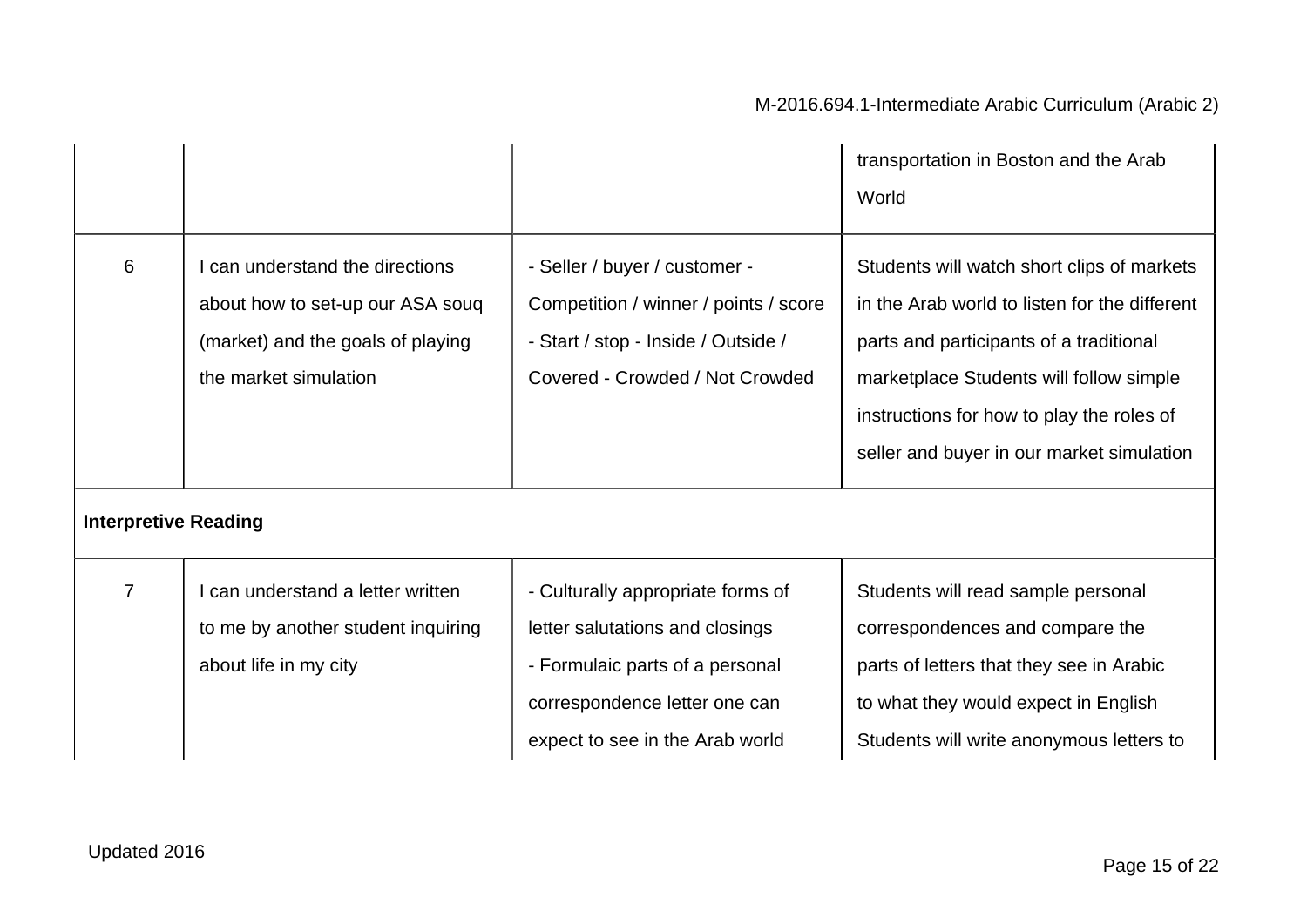|   |                                                                                                                                        |                                                                                                                                                                                                                                                                                | one another describing their daily lives<br>and activities, and will have to try and<br>guess who the letter writer is based off of<br>the information                                                                                                                                                                                                                                                                                                  |
|---|----------------------------------------------------------------------------------------------------------------------------------------|--------------------------------------------------------------------------------------------------------------------------------------------------------------------------------------------------------------------------------------------------------------------------------|---------------------------------------------------------------------------------------------------------------------------------------------------------------------------------------------------------------------------------------------------------------------------------------------------------------------------------------------------------------------------------------------------------------------------------------------------------|
| 8 | can interpret the signs and<br>directions posted by our fellow<br>students around our academy that<br>we have set up like an Arab city | - Downtown / neighborhood /<br>highway / street - Building / house /<br>restaurant - Left / right / straight<br>ahead - In front of / behind / next<br>to / in between - Use imperative<br>form of verbs, will be able to use<br>iDaafa constructions to describe<br>locations | Students use maps of Arab cities to<br>give directions for other students,<br>who must find certain buildings or<br>landmarks within the city. Students use<br>maps of Boston and give directions to<br>classmates to navigate a model through<br>the map Students create instruction<br>for treasure hunts within the school<br>building to be given to students in other<br>classes -- those students must follow the<br>instructions to find a prize |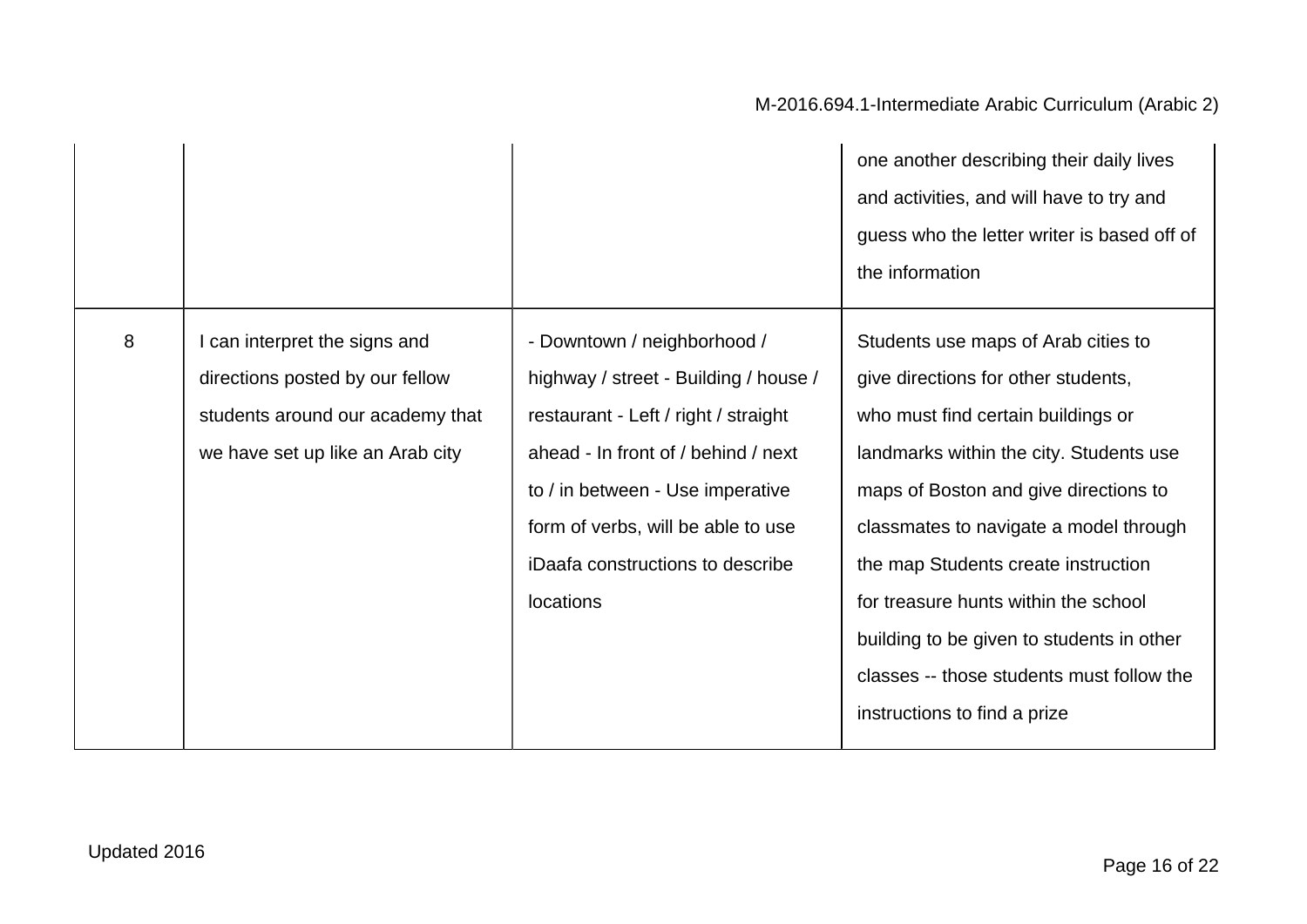| 9  | can understand some information<br>a short story about the daily life of<br>high schoolers in an Arab city        | - At, during, before, afterward -<br>First, second, last - Breakfast,<br>lunch, dinner - Morning, afternoon,<br>evening, night - Longer / shorter                                                      | Students will read short stories about the<br>daily lives of young teenagers in the Arab<br>world. Students will draw comparisons<br>between their lives and lives of students<br>in the Arab world.         |
|----|-------------------------------------------------------------------------------------------------------------------|--------------------------------------------------------------------------------------------------------------------------------------------------------------------------------------------------------|--------------------------------------------------------------------------------------------------------------------------------------------------------------------------------------------------------------|
|    | <b>Presentational Speaking</b>                                                                                    |                                                                                                                                                                                                        |                                                                                                                                                                                                              |
| 10 | can describe the items for sale<br>in my shop to Arabic 1 customers<br>during our ASA soug (market)<br>simulation | - Fruit / vegetables (most common<br>types) - Pens and pencils - Paper /<br>notebooks - Clothing items -<br>Cheap / expensive - Not cheap /<br>not expensive - Use of negation in<br>nominal sentences | Students will try to sell their items to<br>customers by describing the type and<br>quality of items available Students will<br>compete with one another to persuade<br>customers to buy as much as possible |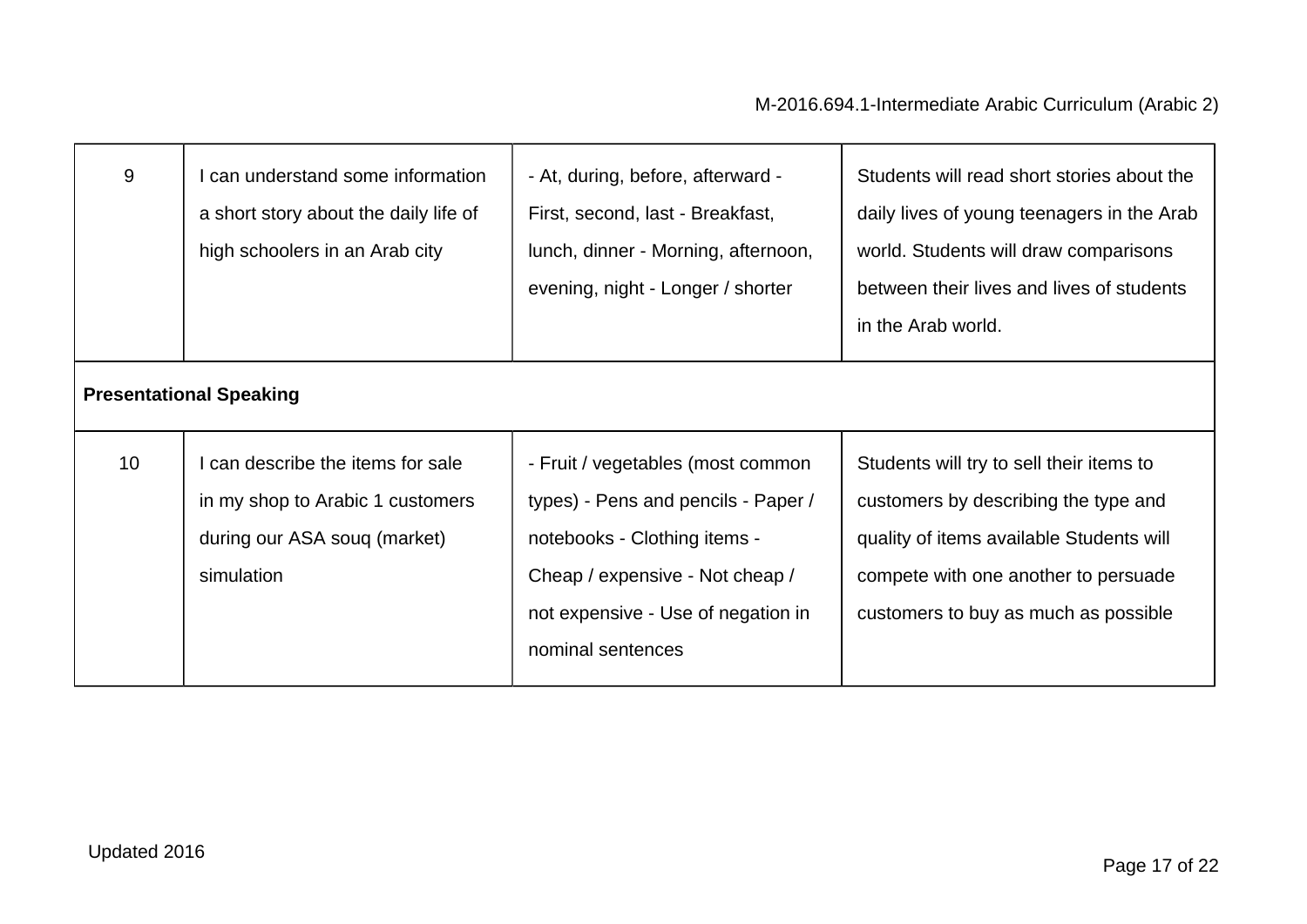| 11 | I can present a short skit about<br>getting lost and politely asking for<br>directions in a major Arab city | - Excuse me / Pardon me - Can you<br>help me? - I'm lost - Where is<br>- Thank you! - Use of appropriate<br>expressions in dialect to ask for<br>help and express gratitude | Students will listen to short clips about<br>getting lost and asking for directions<br>Students will create simple scenarios<br>based on the relevant vocabulary and<br>phrases for getting lost and asking for<br>directions, Students will perform small<br>skits in front of the class and evaluate<br>each group's work |
|----|-------------------------------------------------------------------------------------------------------------|-----------------------------------------------------------------------------------------------------------------------------------------------------------------------------|-----------------------------------------------------------------------------------------------------------------------------------------------------------------------------------------------------------------------------------------------------------------------------------------------------------------------------|
| 12 | I can express my thoughts and give<br>feedback about my classmates'<br>final writing project                | - good / not good - right / wrong -<br>I think that $\dots$ - I feel $\dots$ - clear /<br>unclear - use of negation to indicate<br>opinions                                 | Students will use a graphic organizer to<br>construct their opinions and feedback<br>to their peers' writing drafts. Without<br>looking back at their graphic organizers,<br>students will provide constructive spoken<br>feedback about their peers' drafts                                                                |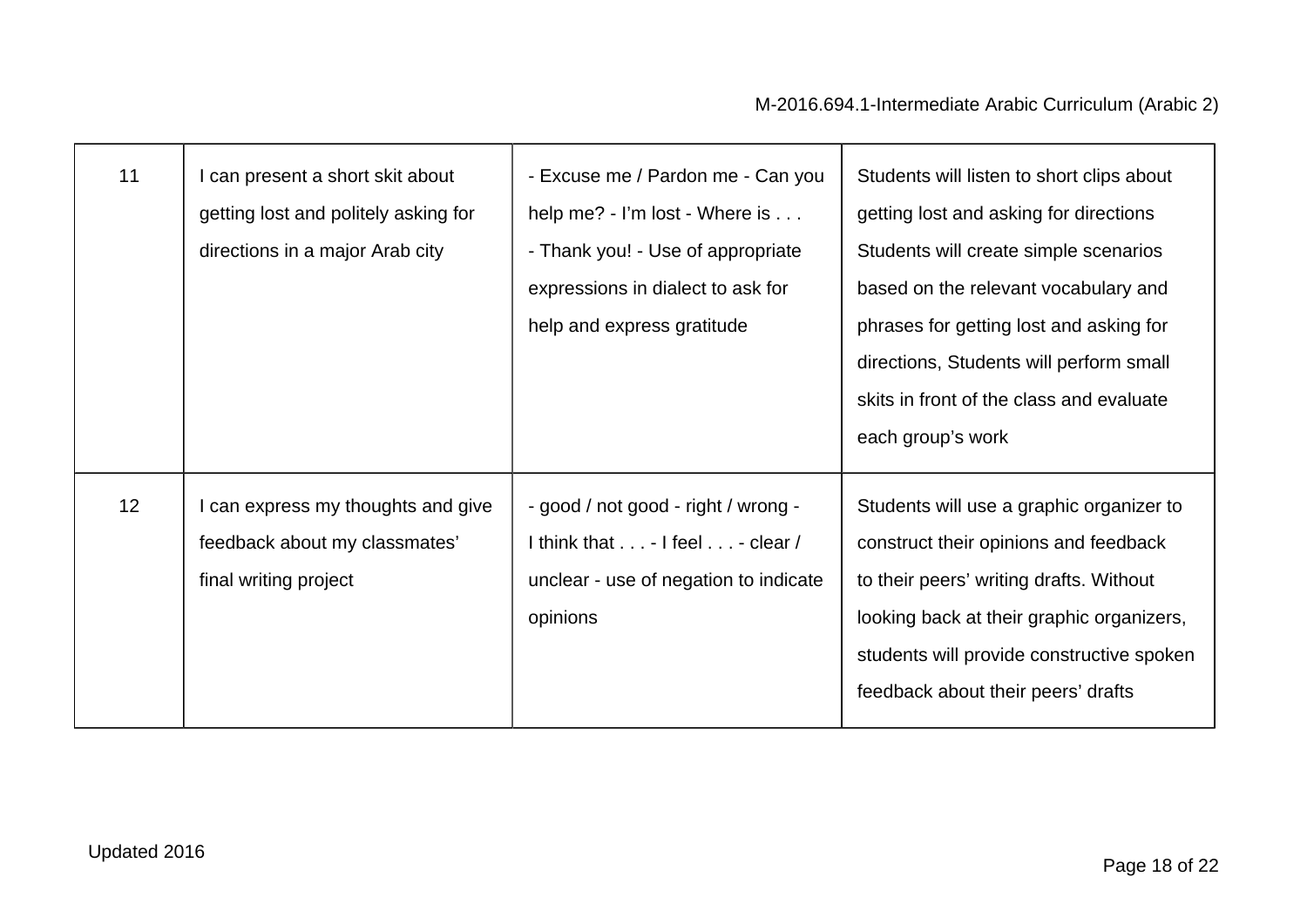|    | <b>Presentational Writing</b>                                                                                                                                                                      |                                                                                                                                                                                                                                   |                                                                                                                                                                                                                           |
|----|----------------------------------------------------------------------------------------------------------------------------------------------------------------------------------------------------|-----------------------------------------------------------------------------------------------------------------------------------------------------------------------------------------------------------------------------------|---------------------------------------------------------------------------------------------------------------------------------------------------------------------------------------------------------------------------|
| 13 | can prepare materials (advertising<br>posters, brochures, price lists,<br>inventory lists) about the products<br>that I am selling in my shop leading<br>up to our ASA soug (market)<br>simulation | - Fruit / vegetables (most common<br>types) - Pens and pencils - Paper /<br>notebooks - Clothing items -<br>Cheap / expensive - Not cheap /<br>not expensive - Use of negation in<br>nominal sentences                            | Students will try to sell their items to<br>customers by describing the type and<br>quality of items available Students will<br>compete with one another to persuade<br>customers to buy as much as possible              |
| 14 | can compare my life as an<br>American high school student with<br>that of a typical urban Arab high<br>school student in my final writing<br>project                                               | - Like / as / similar - Also / always /<br>sometimes / all the time / never<br>- First / second / then / finally -<br>Different from / same as - Better<br>than / bigger than / longer than -<br>Use of the comparative construct | Students will write a book or create<br>a poster that compares their life with<br>that of an Arab teenager Students<br>will read each other's books, provide<br>feedback and ask questions to gain more<br>understanding. |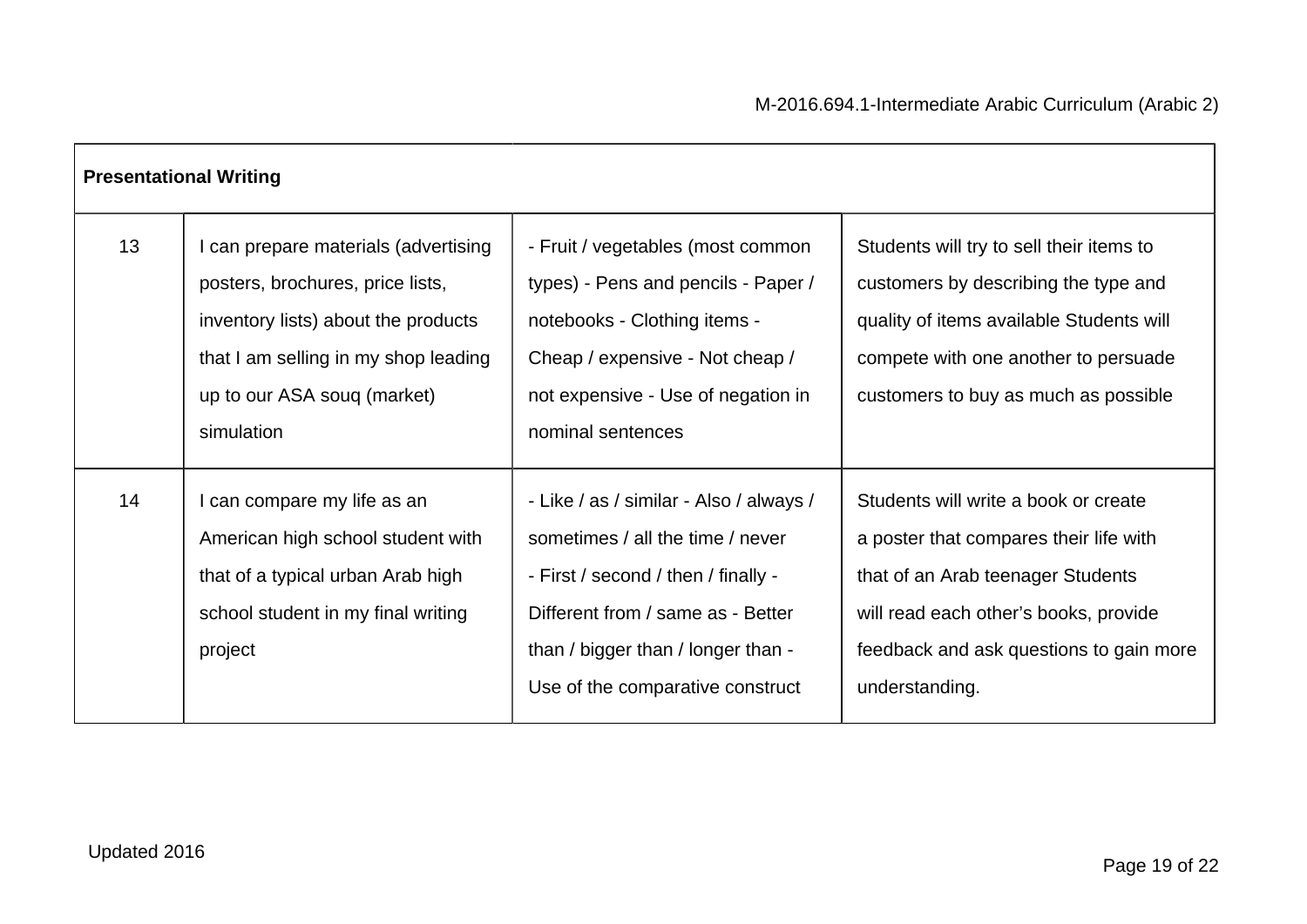| 15 | can write questions to obtain   | - Do you like ? - How old are        | Students will both identify the correct   |
|----|---------------------------------|--------------------------------------|-------------------------------------------|
|    | and clarify information from my | you? - Where do you live? - When     | categories of their facebook page and     |
|    | classmates when writing on the  | is your birthday? - Hobbies (sports, | create new categories to regularly post   |
|    | "Facebook" page                 | dance, reading, writing, drawing,    | information about themselves Students     |
|    |                                 | photography, computer) - Students    | will be asked to read other classmates'   |
|    |                                 | will learn how to use the gerund     | "facebook" pages and identify who         |
|    |                                 | (verbal noun) in simple nominal and  | share similar interests or background     |
|    |                                 | sentences                            | information, Students will post questions |
|    |                                 |                                      | on each others' pages                     |
|    |                                 |                                      |                                           |

### **Materials & Other Resources**

Resources for the program will come from various textual sources including Alif Baa, Al-Kitaab, Ahlan wa Sahlan, Arabic for Life, and other textbooks produced for the college level. Teachers and planners will work to adapt these materials for high school students. Videos from Aswaat Arabiya (http://www.laits.utexas.edu/aswaat/) and the 5 colleges CultureTalk website (http://langmedia.fivecolleges.edu/ culturetalk.html) will be utilized, along with authentic materials and resources that the program has purchased and gathered over the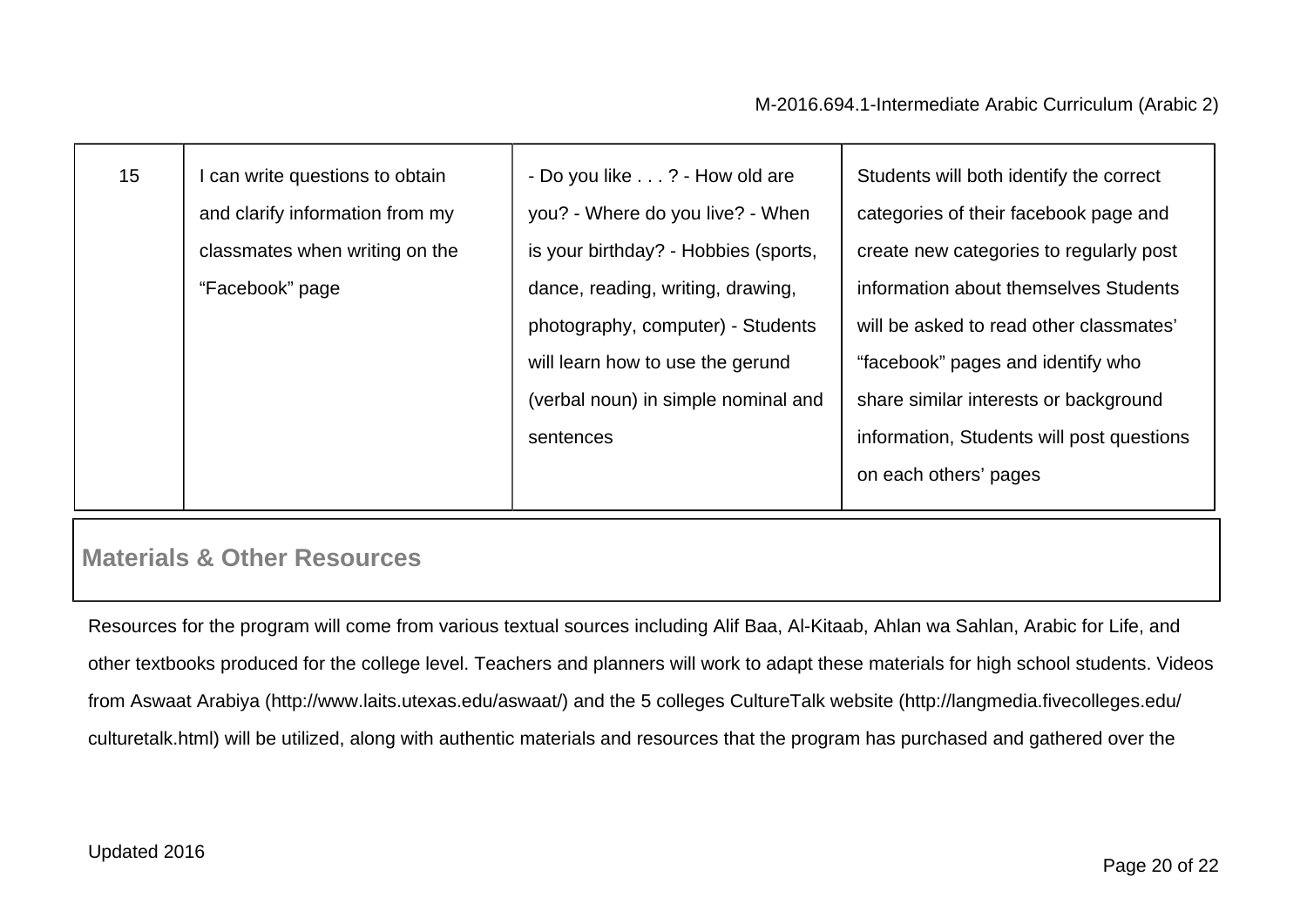years (posters, games, musical instruments, maps and more). Teachers, many of whom have been teaching high school students, will also donate or lend teaching resources.

### **Daily Schedule**

| <b>Schedule</b> | <b>Activity</b>                |
|-----------------|--------------------------------|
| $8:00 - 8:30$   | Breakfast (30 min)             |
| 8:30-8:40       | Morning announcements (10 min) |
| 8:40--9:50      | Class period 1 (70 min)        |
| 9:50-10:10      | Snack (20 min)                 |
| 10:10-11:25     | Cultural Club (75 min)         |
| 11:25 -- 12:05  | Lunch (40 min)                 |
| 12:05-1:15      | Class period 2 (70 min)        |
| $1:15 - 2:25$   | Class period 3 (70 min)        |
| 2:25-3:00       | Taqwiyya (35 min)              |